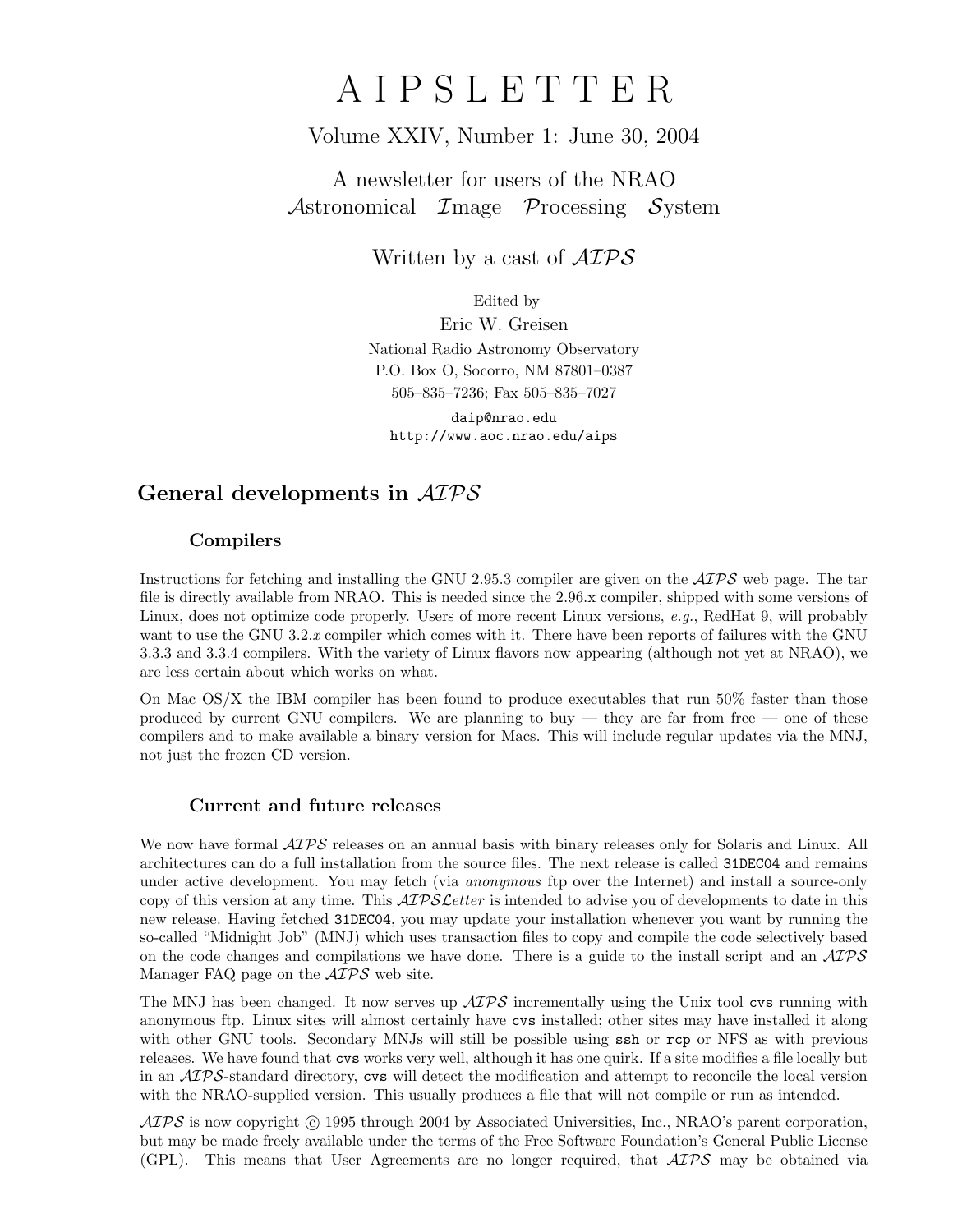anonymous ftp without contacting NRAO, and that the software may be redistributed (and/or modified), under certain conditions. The full text of the GPL can be found in the 15JUL95  $\mathcal{AIPSLetter}$ .

# Patch Distribution for 31DEC03

As before, important bug fixes and selected improvements in 31DEC03 can be downloaded via the Web beginning at:

#### http://www.aoc.nrao.edu/aips/patch.html

Alternatively one can use *anonymous* ftp to the NRAO server ftp.aoc.nrao.edu. Documentation about patches to a release is placed on this site at pub/software/aips/release-name and the code is placed in suitable subdirectories below this. As bugs in 31DEC04 are found, they are simply corrected since 31DEC04 remains under development. Corrections and additions are made with a midnight job rather than with manual patches. Remember, no matter when you received your copy of 31DEC03 you must fetch and install its patches if you require them.

The 31DEC03 release had a few important patches including a new one in March. These were:

- 1. DBCON to handle more extension types for VLBI mostly 2004-01-05
- 2. FITLD to handle FQ IDs correctly 2004-01-08
- 3. OHGEO to handle transposed images correctly 2004-01-14
- 4. CLIPM, UVMLN to get correct source numbers 2004-02-21
- 5. EDITR to correct the antenna numbers that end up flagged 2004-03-03

# AIPS Distribution

We are now able to log apparent MNJ accesses and downloads of the tar balls. We count these by unique IP address. Since dial-up connections may be assigned different IP addresses at different times, this will be a bit of an over-estimate of actual sites/computers. We have abandoned the registration system since the software that managed the database is broken and appeals to have it fixed have fallen on deaf ears. In 2004, there have been a total of more than 470 IP addresses so far that have accessed the NRAO cvs master. Each of these has at least installed 31DEC04 and 143 appear to have run the MNJ on 31DEC04 at least occasionally. During 2004 more than 140 IP addresses have downloaded the frozen form of 31DEC03, while more than 465 IP addresses have downloaded 31DEC04. The attached figure shows the cumulative number of cvs access sites and tar-ball download sites known to us as a function of week — so far — in 2004.

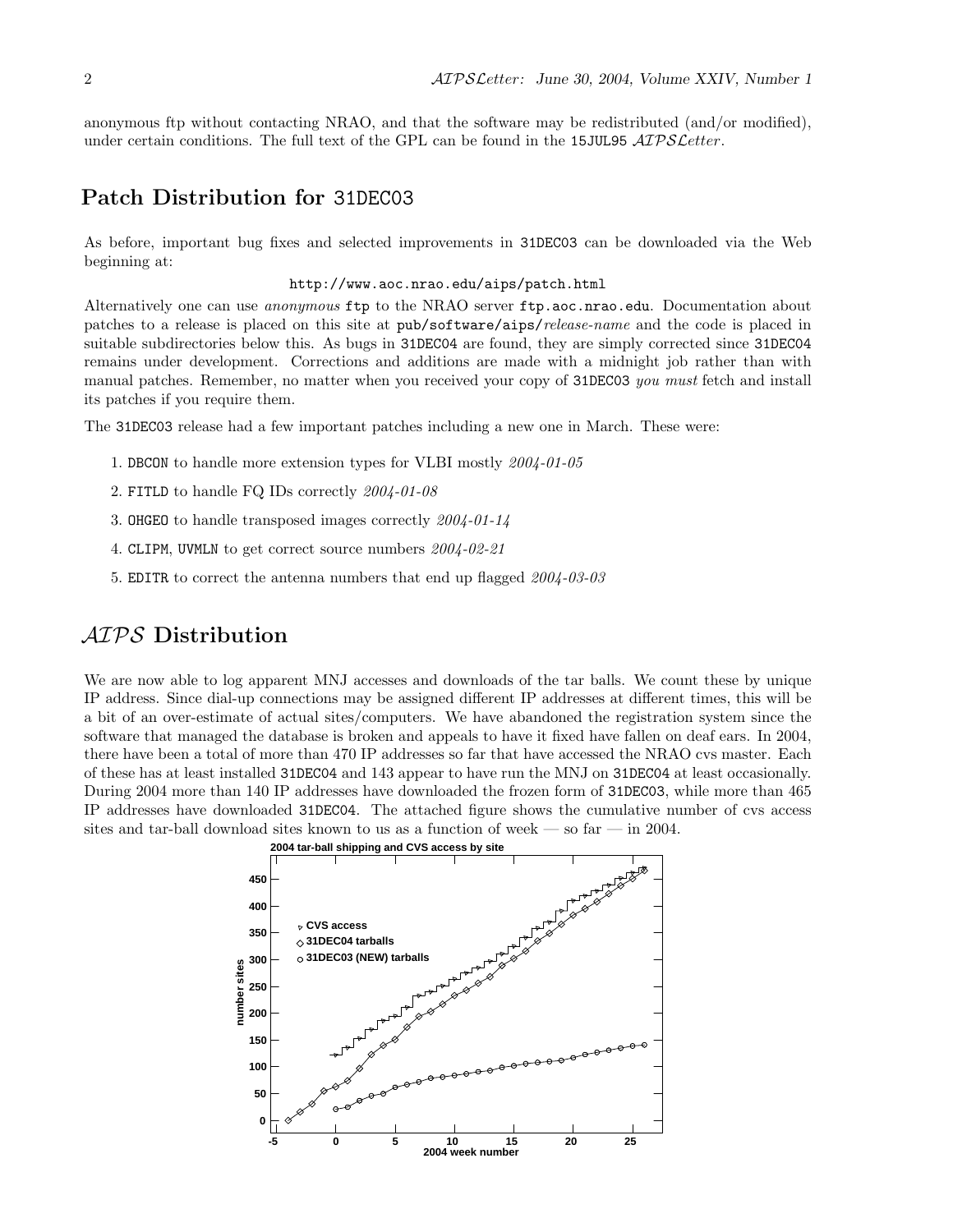# Using DVDs with  $\mathcal{AIPS}$

As the cost of the media drops and DVD drives proliferate around the world it is worth considering how to use them for data storage in general and in  $\mathcal{AIPS}$  specifically. Most internal read/write drives are priced at under \$200 and offer 4.7 GB storage on each disk (typically priced at \$1 for a write-once disk DVD+/-R or \$2 for a write-many disk  $DVD+/-RW$ ). The price/GB ratio is better even than inexpensive disk drives, and there are some other advantages like the ability to easily distribute data to collaborators. For more information on DVD burners and formats consult the DVD FAQ at http://www.dvddemystified.com/dvdfaq.html Note that Sony and others have come out with dual-layer burners that have 9 GB capacity. The dual-layer disks are rather pricey (\$10) at the time of this article, but price should fall quickly. The Blu-ray format provides 25 GB capacity on a single layer disk, but this format is expensive and incompatible with other DVD players.

There are essentially two different ways to write your  $\mathcal{AIPS}$  data to DVD. We first describe how to make an ISO formatted backup of an  $\mathcal{AIPS}$  data area that can be mounted as a read-only disk. Next we describe how to create a UDF formatted disk that can be mounted either read-only or read-write and used like any other AIPS disk.

1. ISO. For maximum compatibility with other machines a DVD+/-R or DVD+/-RW disk can use the ISO format. Writing of these disks is typically done in a single session. For example:

% dvd+rw-format /dev/dvd ! not necessary for DVD+R or DVD-R disks % growisofs -Z /dev/dvd -R -J /some/aips/directory % mount /mnt/dvd % ls /mnt/dvd  $\qquad \qquad$  ! to see that its all there % ummount /mnt/dvd

To fill an entire disk should not take longer than 30 minutes, and for DVD+R should be done in under 16 minutes (burning at 4X). Note that you cannot remove or add new files to your ISO disk — you have to rewrite it completely.

2. UDF. \*\*\* WARNING: Write-support for the UDF file system is listed as "Dangerous" in Linux 2.4.xx kernels. Even if you apply the latest patch to your kernel, you may find that your machine does not communicate properly with your DVD burner. Hopefully this situation will improve in the coming months, but in the meantime do not expect this option to work perfectly (or at all) on your system. \*\*\*

DVD+RW disks can be formatted with a udf file system that allows them to be treated like a regular hard drive. Files can be copied over with cp and erased with rm. The drive can also be set up as an  $ATPS$  disk so that files can be MOVEd to it. For more about using DVDs in  $ATPS$  see also  $ATPS$ Memo 109. To mount a blank DVD+RW and make use of it use the following commands:

```
% dvd+rw-format /dev/dvd ! format
% mkudffs /dev/dvd | make file system
% mount /mnt/dvd
% cp -r myfiles /mnt/dvd
  ...
% umount /mnt/dvd
```
These disks can be read in read-only DVD drives so long as the UDF file system is available on the machine in question (generally true for all RedHat Linux machines). Note that in some windows flavors this format is called DLA. To fill an entire DVD+RW disk can take over an hour. Also, note that UDF formatted DVD+RWs can only be mounted about 1000 times before they become permanently read-only (we guess — we haven't tried this yet).

If you want to create an AIPS DVD and directly copy your data on your local machine to a DVD then you can do the following: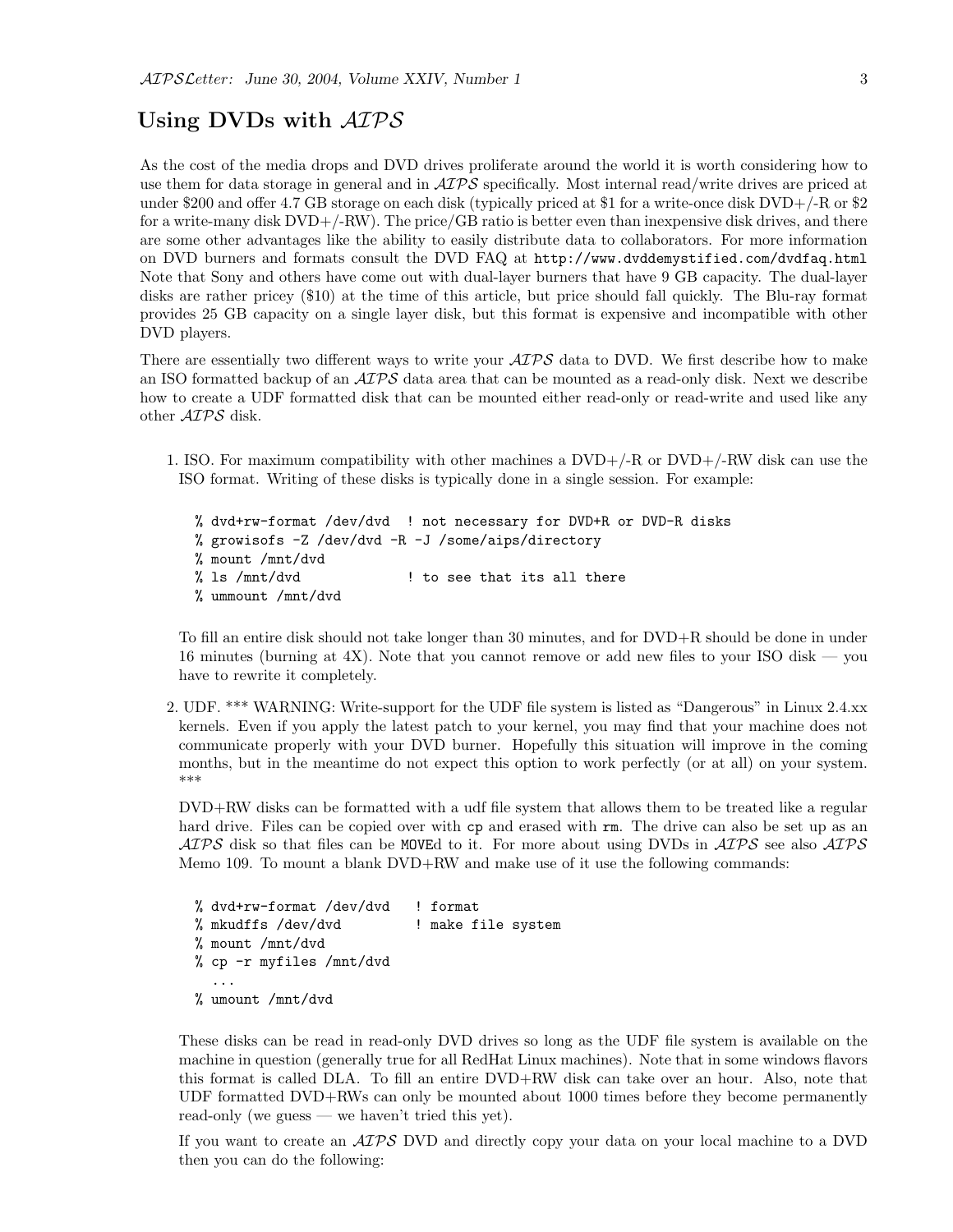```
% dvd+rw-format /dev/dvd ! as above
% mkudffs /dev/dvd \qquad! as above
% mount /mnt/dvd ! as above
% mkdir /mnt/dvd/DA01
% mkdir /mnt/dvd/DA01/FITS
% touch /mnt/dvd/DA01/SPACE
% chmod 755 /mnt/dvd/DA01/SPACE ! builds an AIPS area on your DVD+RW
```
You will also have to have your AIPS administrator add an entry to DADEVS.LIST that points to where the DVD is mounted (/mnt/dvd in the above example). Now after starting up AIPS you should see your DVD as an  $\mathcal{AIPS}$  disk with 4588842 free blocks. You can use MOVE to copy data onto the DVD, or UVCOP and SUBIM, or use it like any other (somewhat slow)  $\mathcal{AIPS}$  disk. If you see repeated errors from  $\mathcal{AIPS}$  while attempting to write files, or messages about "permission denied" when you attempt to do an ls on the DVD, then your kernel is not communicating properly with the DVD burner.

# Recent AIPS and related Memoranda

The following new  $\mathcal{AIPS}$  Memorandum is available from the  $\mathcal{AIPS}$  home page.

```
109 Using DVDs with \mathcal{AIPS}Greg Taylor & Eric W. Greisen (NRAO)
      January 20, 2004
      DVDs can be read and written by \mathcal{AIPS} using a udf file system on a DVD+RW device. Once
      written, they can be used inside 31DEC04 \mathcal{AIPS} when mounted on read-only DVD devices. This
      capability also allows users to limit access for other users to their data areas.
```
# Improvements of interest to users in 31DEC04

We expect to continue publishing the *AIPS Letter* approximately every six months along with the annual releases. There have been a surprising number of changes in 31DEC04. A package of  $\mathcal{AIPS}$  procedures, called VLBAARCH, to convert VLBA data from correlator format to cleaned-up, single frequency-ID FITS uvtable files, was added. A new task ATMCA was written to determine atmosphere models from 2-4 calibration sources, applying the result to calibrate data in phase-referencing experiments. The new task RLDIF replaces the use of LISTR by returning properly averaged right minus left phase differences for use in polarization calibration. A new task FLAGR flags data based on a variety of criteria; a preliminary version of this task with algorithms based on the rms within an integration time has been made available for testing. Another new task DSORC is used to renumber sources in a multi-source data set. A surprisingly powerful verb SYSTEM was created to allow users to communicate to the host operating system from within AIPS. A new verb and procedure RANDOM and GRANDOM return random numbers for use in perturbing calibration sequences or what have you. Calibrator source models have been added to the  $\mathcal{AIPS}$  distribution with a new verb CALDIR written to list available models and new tasks CALRD and CALWR to read and write them.

31DEC04 uses a new numbering scheme for magnetic tape logical unit numbers that is incompatible with previous versions. Thus all tape tasks and the server TPMON must be from the same release. Other than this, 31DEC04 is compatible in all major ways with the with the 15OCT98 and later releases. There are significant incompatibilities with older versions.

## UV data calibration

#### CALIB and FRING

CALIB, FRING, and KRING have traditionally determined their solutions using disjoint time intervals. Thus, for example, data from the first minute are used for the first solution, data from the second minute are used for the second solution, etc. They have now been revised to allow solutions in overlapping intervals. Thus,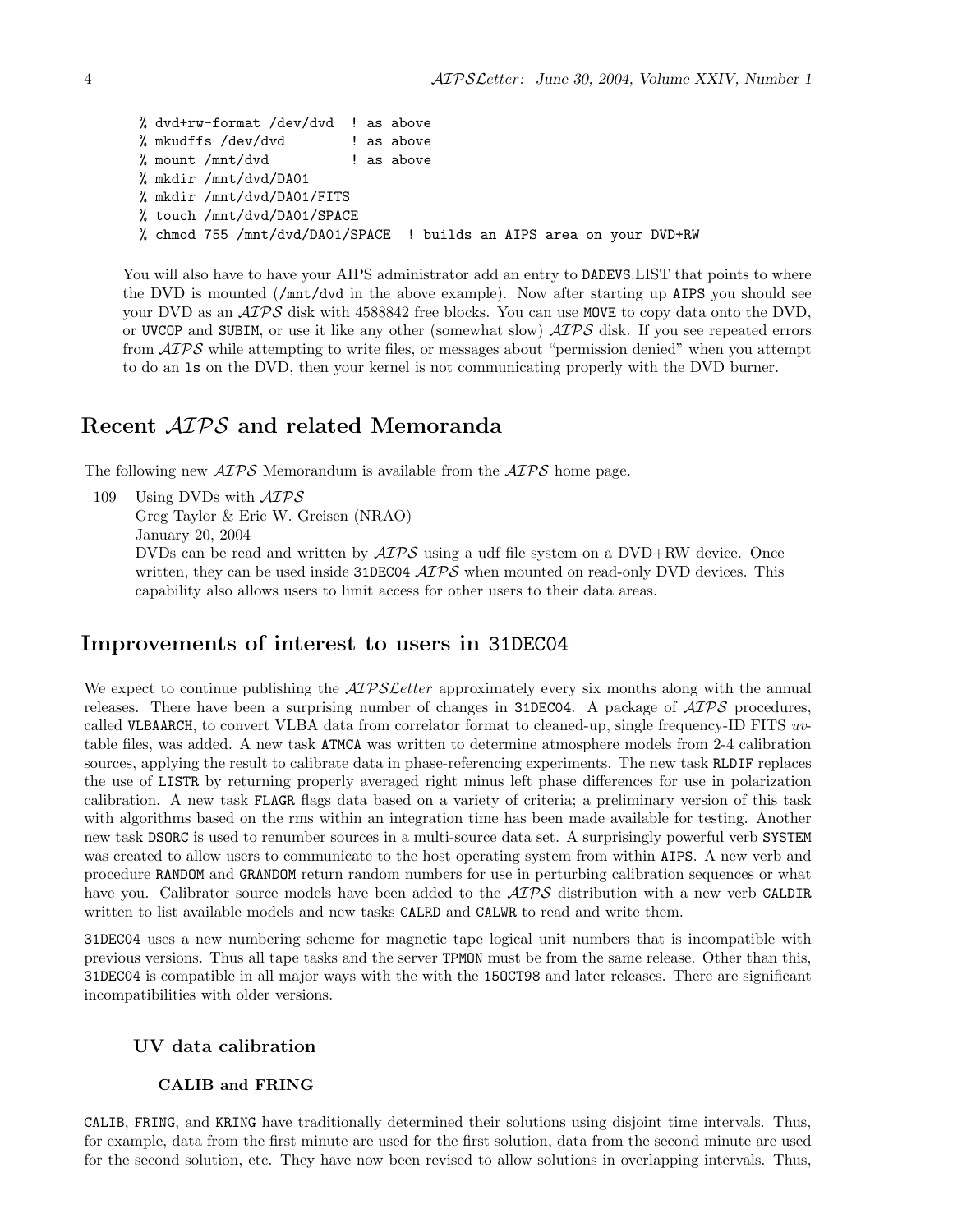one may use data from the first minute for the first solution, data from 30 to 90 seconds for the second, data from 60 to 120 seconds for the third, etc. This may help resolve phase ambiguities in the case of high delay rates and provide more reliable solutions without sacrificing some information about changes with time. An error in FRING affecting data sets when the number of working antennas increased in the middle was corrected.

CALIB was changed to use the V polarization value in the source table when calibrating RR  $(I+V)$  and LL (I-V). This is particularly useful for linearly-polarized feeds from equatorial telescopes such as the WSRT. For such telescopes the XX polarization is  $(I-Q)$  and the YY is  $(I+Q)$  and Q is rarely zero for the usual calibrators. By changing the uv-data header from linear polarizations (Stokes -5 to -8) to circular (Stokes -1 to -4) and telling SETJY that the V flux is -Q, CALIB will now work for the parallel hands of WSRT data. This is stop-gap solution to the fact that  $\mathcal{AIPS}$  does not solve the full polarization problem, but it does help. CALIB does detect the user error in which the V flux is given as the same as the I flux; it uses a V of 0 in that case.

The DOFIT option in CALIB was an attempt to use data from all baselines but solve only for selected antennas. This cannot work since the corrections to antennas not being solved have to be known anyway or those baselines cannot be used. The difference between DOFIT and ANTENNAS is no longer clear. CALIB briefly forbade baseline-based solutions, but will now get solutions even if only two antennas are used. Users of this mode had better understand what they are doing.

#### Calibrator models

Claire Chandler has offered models of basic calibrators from her web site for some time. To make these easier for  $\mathcal{AIPS}$  users to use in their calibrations we have included these models with the  $\mathcal{AIPS}$  distribution. The models are postage-stamp images with attached Clean Components files in FITS format and are stored in the \$AIPSTARS directory. The new verb CALDIR will tell you about all \*.MODEL files in this area. Then you may use the new task CALRD to read in the model. Note that you must use SETJY to write the total flux of your calibrator sources at your observing frequency into the source table. Then tell CALIB to use the model Clean Components for your calibrator. It will automatically scale the model to match the total flux in the source table.

At present,  $\mathcal{AIPS}$  supplies only the models prepared by Claire Chandler. They are of four sources, 3C48, 3C138, 3C147, and 3C286, at 3 frequency bands, K, Q, and U. These models should be good for all VLA configurations, but users should be careful to switch their data to J2000 coordinates with UVFIX if needed before using them.

#### Astrometric-level calibration

Standard calibration techniques measure the instrumental/atmospheric complex gain at one time and direction toward a calibrator source and then apply those numbers to another time and direction for the target source. Interpolations in time may help deal with time variation, but systematic effects due to the difference in elevation and azimuth of the target and calibration sources remain. The relatively new task DELZN was written to solve for residual elevation and clock errors as a function of time. It was given several new options: to write an output text file at regular time intervals rather than those in a CL table, to write an output file with rate as well offset information, to use phase delay rather than multi-band delay, and to omit the clock solutions.

DELZN requires closely-spaced observations of a number of calibrators over a wide range in azimuth and elevation. These observations need to be repeated every few hours in order to provide a measure of the change in the atmosphere and clocks over the observing session. A new task ATMCA has been written to use observations of two or more calibrator sources in the vicinity of the target source to solve for the atmospheric delay as a function of coordinate and time. These solutions may then be applied at the coordinate and time of the target source. The CL table is updated by ATMCA and a residual SN table may be written. This new method requires that a lot of time be spent observing calibrators, but the atmosphere often limits the accuracy of the observations otherwise.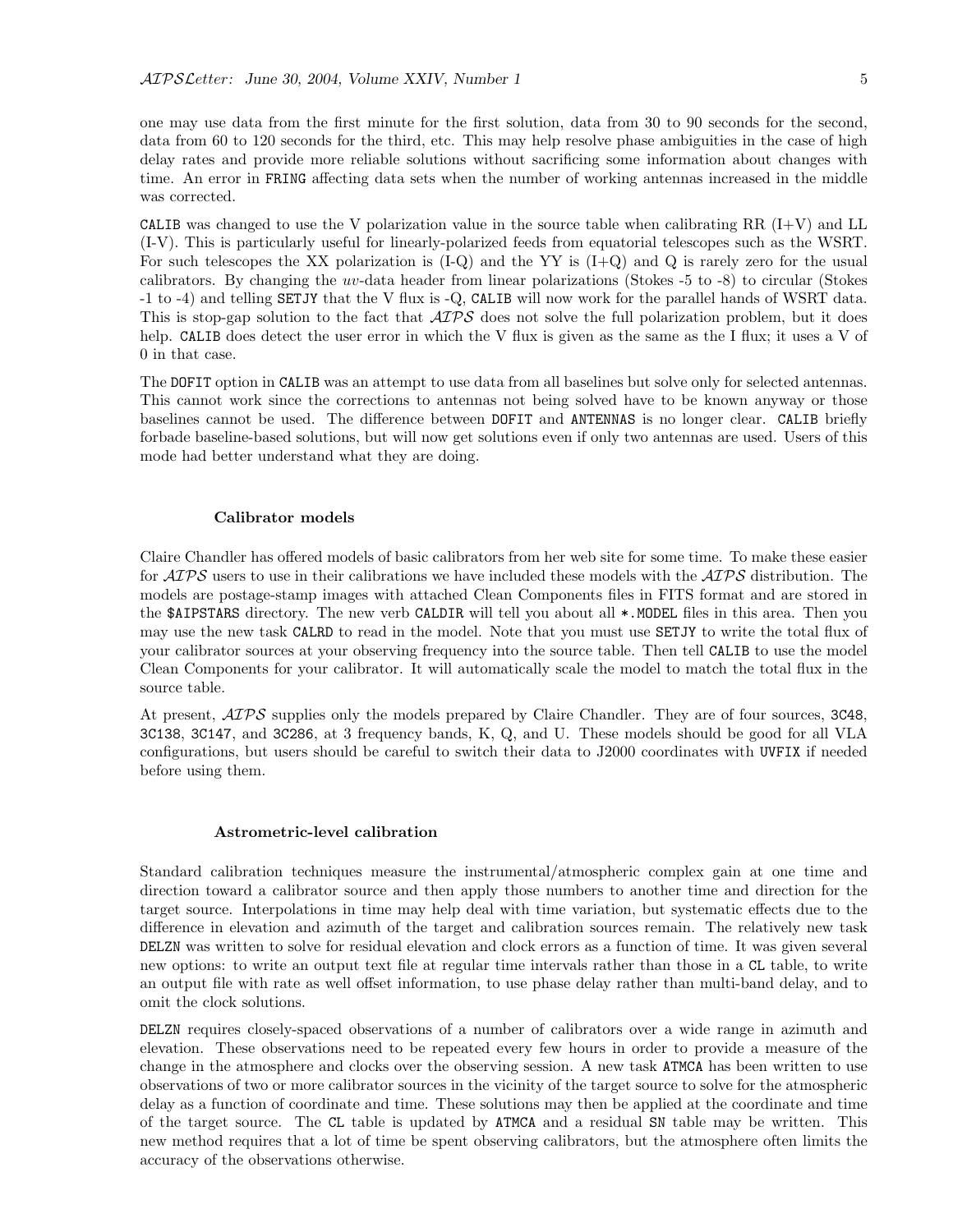#### Other matters

- Model division to determine gains was revised to change the weights correctly; previously the weights were multiplied by the model amplitude when the square of the model amplitude should have been used.
- CLCOR was corrected for a sign error in the clock correction which changed phases and delays oppositely. An ANTC OPCODE was added to do ANTP but shifting the coordinates of epoch rather than the apparent coordinates. A TROP OPCODE was added to allow corrections from a file giving the total atmospheric zenith delay. The ATMO operation was fixed to use all the input data when the user is correcting both atmosphere and clock problems.
- CLCAL was changed to enable a 2PT interpolation on SELF mode looping over source and using only those data suitable to the current source. Previously it used only nearest neighbor values, a method now called SELN. Errors due to missing data which affected the previous loop over sub-array as well as the new loop over source were found and corrected.
- RLDIF is a new task to display the RL and conjugate LR phases on a printer, find the averages of the matrices, and return the phase correction in adverb CLCORPRM. In polarization calibration, it replaces the use of LISTR which required the user to average different calibrator scans by eye and to type the printed result into the CLCOR adverb.
- ELINT was corrected to pass the CL table phases through unchanged while correcting the amplitude. Previously it zeroed the phases.
- SETJY was changed to allow a user to change the Q, U, and V fluxes while leaving the I flux set by the CALC function unchanged.
- **SPLIT** and SPLAT were fixed to find the correct frequency and  $(u, v, w)$  scaling when averaging data across IFs as well as spectral channels. The average frequency is is still not entirely accurate since it is a straight average while data averaging takes into account weights and flagging. The AVIF option was removed from AVSPC since its ability to do multiple frequency IDs makes it prone to error.
- PCAL was changed to find a reference antenna when REFANT is not specified. The attempt to avoid using a reference antenna was found to be unstable mathematically.
- VLACLCAL was corrected for the changes in the smoothing adverbs in CLCAL.

#### UV data handling

## FILLM

The new archive system makes it very easy to download a very mixed bag of data and users expect FILLM to load it all in one run. To allow this a variety of changes were required. The task now reads any existing antenna table to make sure that the current antennas match before concatenating the data. It forces the I/O to do a full re-open at each file boundary to insure that all needed data streams are opened. The test for using the Pie Town antenna at Q band had an error that could lead to peculiar antenna files for Q-band data. FILLM now allows the user to request CL and TY intervals less than the apparent sample integration time. This can be important when data separated by 200 days or more are loaded; times become less accurate and short scans may end up with no corresponding CL record. A prejudice about using a source table when no data had yet been accepted caused a source numbering error. Errors reading short records at the ends of disk data files were also corrected.

#### Other matters

DBCON was changed to concatenate basic VLBI tables where appropriate, the buffers were made large enough to handle all tables, and the selection of which tables are copied was clarified.

DSORC is a new task to renumber sources in a multi-source data set.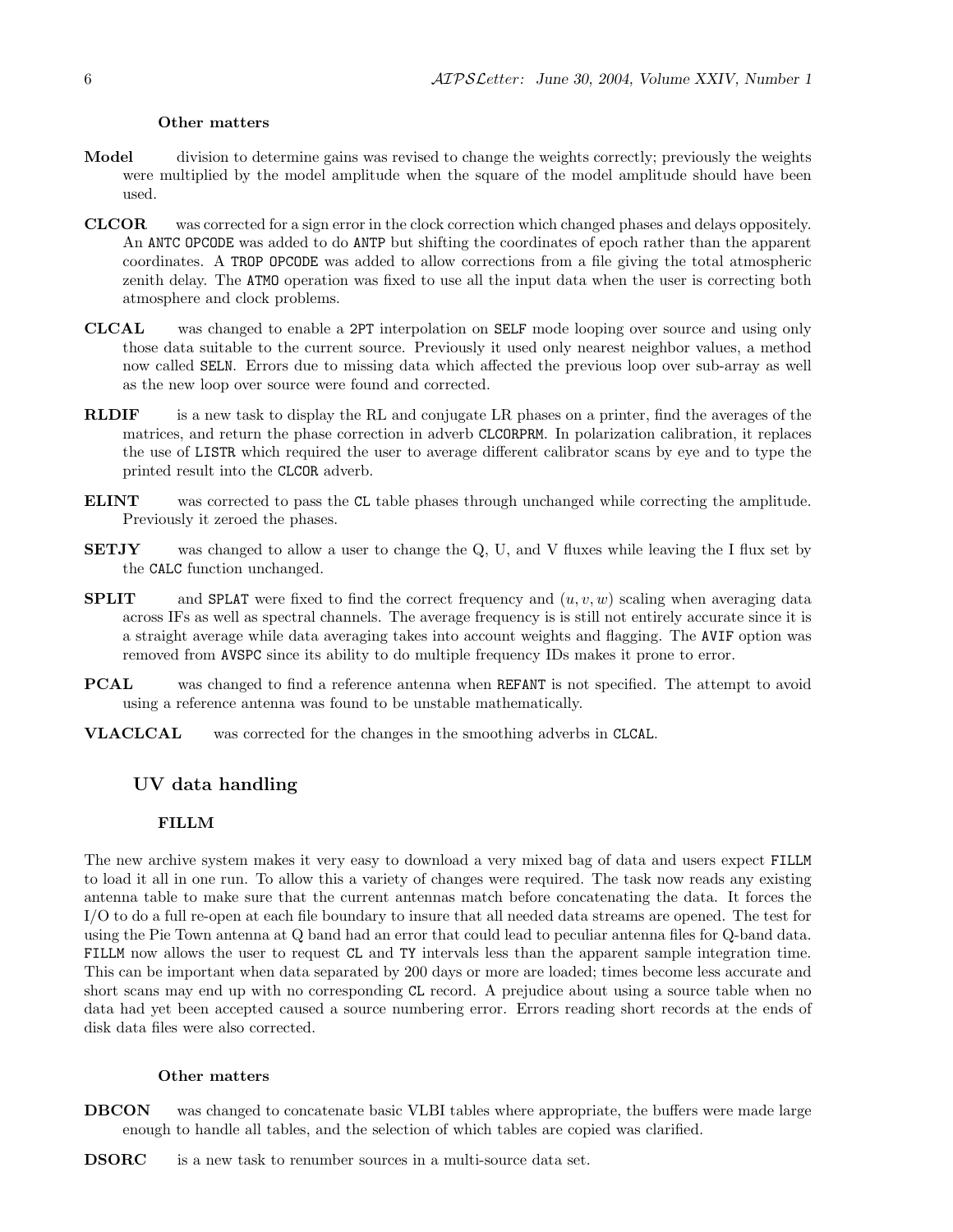- FITLD was fixed to determine the maximum number of frequency IDs correctly and to use it in several places where the number of rows was used previously. Source coordinate precession was made consistent with CLCOR.
- Weather tables are rather new and need to be copied correctly including selections on time, antennas number, and sub-array. This copying was added to SPLAT, FLGIT, UJOIN, and UVCOP.
- VLBA procedures VLBAFIX and VLBASUBS were changed to allow there to be multiple sub-arrays where appropriate.
- VLBAARCH is a new collection of procedures to read data in correlator distribution format, to apply a variety of standard corrections, and then to write them out in  $\mathcal{AIPS}$  uv table FITS format. The analysts will use VLBAARCH to simplify the distribution of VLBA data for our users.

## UV data editing

- FLAGR is a new task released so far only in a preliminary form. The current version measures the rms of uv data in each time interval and flags those data with excessive rms either on a baseline or an antenna basis. Other algorithms are currently under development.
- UVMLN was fixed to place correct source numbers in the flag table; row number in the source table was confused with source number.
- CLIPM was changed to allow flagging for too-low weights and was also corrected for the source-number error.
- EDITR was fixed to put correct antenna numbers in the flag table when using NEXT BASELINE and ENTER OTHER ANT functions. The correct antenna numbers appeared on the screen but not in the FG table.
- SNFLG was corrected to handle apparently large phase differences correctly. Phases near 180 degrees with small differences were sometimes taken to have large differences and hence flagged.
- UVFND was improved to allow the user to select which channels are tested for bad data separately from the selection of which channels are displayed.

## Imaging

- IMAGR was corrected to suppress an infinite loop in the selection of the next field to image. The flag that is set when a field has no components was not tested everywhere.
- WTMOD was revised to allow weights to be modified for a single sub-array within the data set.
- SETFC was revised to return adverbs NFIELD, CELLSIZE, and IMSIZE. This will allow pipelines to determine optimum imaging parameters and even do multi-facet imaging.

## Data display

- **Printing** tasks and verbs were all changed to allow  $DOCRT = -2$  to suppress form-feed characters and  $DOCRT = -3$  to suppress most pagination and labeling when the printing is going to a text file rather than the printer. These options should make it easier to use the output text files as input to other programs.
- LISTR was corrected (a) to do the vector sum on the two halves of the MATX listing separately, (b) to display a phase rms properly computed for the phase+rms MATX rather than giving an amplitude rms, (c) to scale phase displays in powers of 10, and (d) to allow GAIN listings to include all sub-arrays.
- ISPEC was fixed to print correct frequencies and velocities when the axis direction is inverted.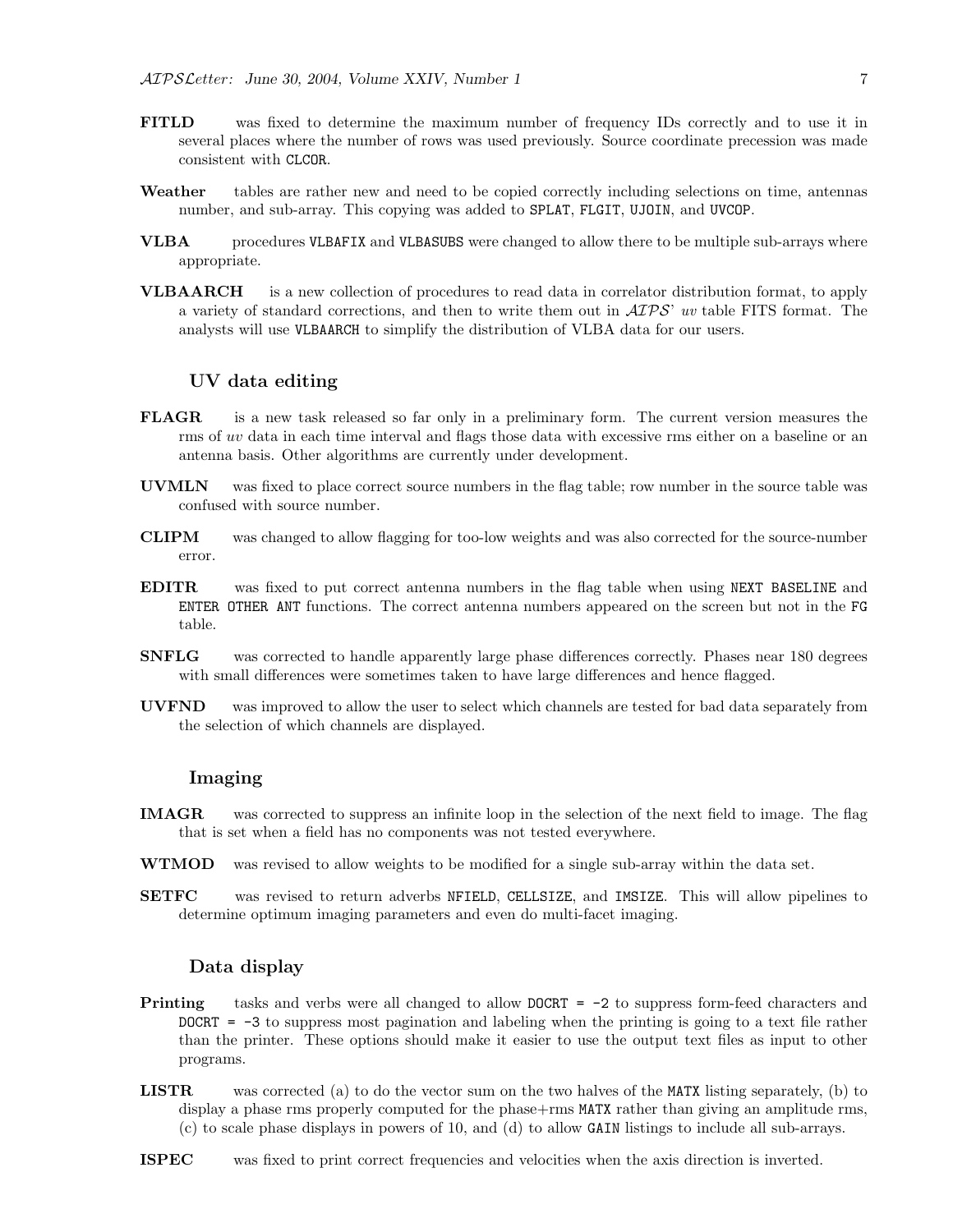- PCNTR was changed to allow any of the four images to be used for contouring and/or grey scale; previously the first image was used for contouring and for the I polarization cutoff image. Bugs related to plotting both color polarization vectors and grey scales were corrected.
- **VPLOT** was corrected to do cross-hand to parallel-hand ratio plots correctly  $(e, q, \text{ POLPLOT} = 'RL/RR')$ ; bad addressing reduced these previously to zero.
- UVPLT was changed to do self-scaling on binned values where appropriate; previously it used un-binned data to set the scales even when only binned data were plotted.
- **SNPLT** was revised to do a fixed x scale plot when **TIMERANG** is specified and was corrected to allow plotting of all sub-arrays. WETHR was also changed to do the fixed  $x$  scale plot.
- POSSM received its usual large share of corrections. It was found to use a "tape" LUN which precipitated the overhaul of tape LUNs reported elsewhere. The divide by channel zero option limited the users' adverbs for no reason and exhibited several failure modes. An exactly constant amplitude or phase could cause nasty things to happen. The labeling of velocities on reversed spectra in plots was wrong, although the text file output was okay.
- OFMFILE standard files are displayed on a web site: http://www.nro.nao.ac.jp/∼sawada/aipscb/

TVPSEUDO was enhanced with yet another step function.

## Analysis

#### Gaussian fitting

IMFIT and JMFIT received some attention over the last six months. They were revised to return the fit values in new adverbs FMAX, FPOS, and FWIDTH and to return the uncertainties in the DOMAX, DOPOS, and DOWIDTH adverbs. The adverb RADIUS was added to these tasks to define a radius over which the true image rms should be found (rather than using the full image). It can also be used to force a particular value for the image rms. Errors affecting the deconvolved widths were found, especially in the "maximum" and, more generally, in IMFIT. The fitting for true rms was changed to ignore pixel values that are pure 0.0, assuming that these are probably REMAGed blanked pixels rather than true zeros.

SAD's printed output is sorted into user-chosen order. Additional choices of order were added and all were made to use correct values even in the presence of rotation. The number of allowed components was raised to 40000 and an option to expand or shrink the fit window was added. The default (DPARM(10) = 0) was found, however, to be a good choice. An option to use the bandwidth smearing in fitting, but not in the display of peak flux, was added. A significant error in position angles of bandwidth-smeared Gaussians was corrected. This affected initial guesses and, more importantly, deconvolved Gaussians. Fixes to the maximum values in the deconvolution were also made. Pure-zero pixels are now also ignored in fitting for the image rms.

#### Miscellaneous

- MFPRT was revised to print in a format suitable as input to STARS if desired. It was fixed to use proper scaling for the fluxes and sexagesimal format for coordinates.
- CONVL was revised to allow blanked pixels in the input image. They are Fourier transformed as zeros and then, optionally, re-blanked.
- OHGEO was corrected to handle different transpositions in the input and master images; previously it assumed that the x coordinates of both were of the same type.
- XTRAN was changed to allow comment lines in the input file and to handle errors in the input file gracefully.
- TBOUT was corrected to handle tables with more than 50 columns; the AIPS-wide limit is 128.
- IMDIST was corrected (a) to give correct position angles under a wider variety of circumstances.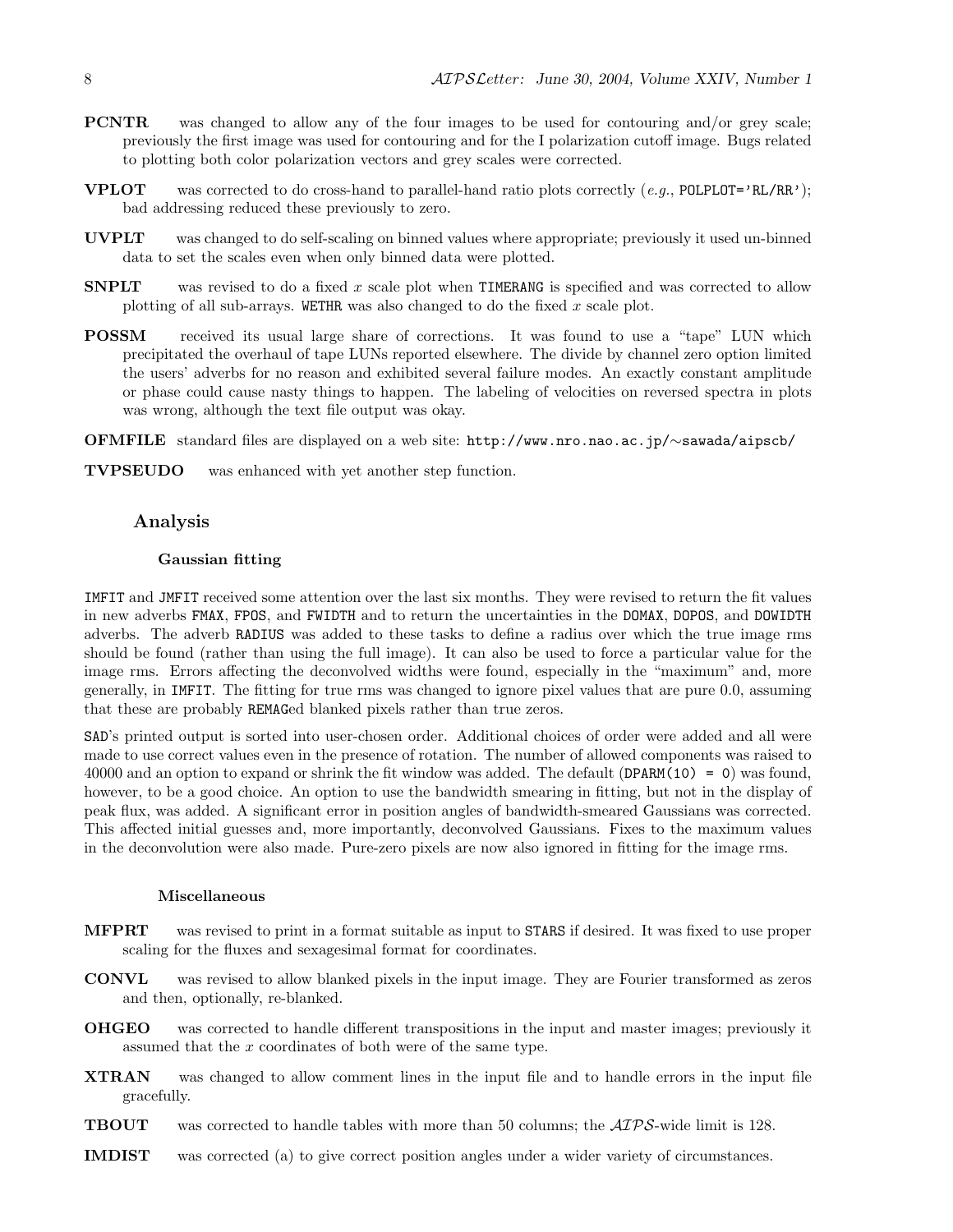## Verbs, documentation, XAS

## The CookBook and XHELP

The CookBook received a lot of attention in the last six months. A small part of the attention was to bring it up to date. Chapters 4 and A were updated for RLDIF, CLCOR, CALRD, and  $\mathcal{AIPS}$ -supplied models, while Chapter 9 was updated for DELZN, multi-band delays, CLCOR, and AVSPC. All ABOUT files and Chapter 13 were updated as were the APROPOS and Tab-completion data files.

Most of the changes were internal changes that are invisible in the PostScript version of the CookBook. They were done to allow us to make fully cross-referenced versions in html and pdf formats. This we have done, making both versions available from the  $\mathcal{C}ook\mathcal{B}ook$  web page  $\text{html}$ ://www.aoc.nrao.edu/aips/cook.html. The pdf form is rather large to load over the Internet, so we ship it as \$AIPSPUBL/COOKBOOK.PDF. We recommend that you bring up your local copy of the file in your favorite pdf reader such as acroread.

One of the reasons to use a local tool to display COOKBOOK.PDF is that it (and the html form) provide crossreferences to every  $\mathcal{AIPS}$  symbol via the XHELP facility. XHELP itself is an  $\mathcal{AIPS}$  verb that has been present for some time, but which had broken with our move to Socorro. This verb will access any  $\mathcal{AIPS}$  help file loading it into your browser with links to the help files of any  $\mathcal{AIPS}$  symbol found in that help file. Over the last six months, we have gotten this facility to work again and have removed a variety of limitations in its capabilities. It now handles symbols up to 10 characters in length, any number of symbols in each line, and even does minimum match for symbols of 4 characters and more.  $\mathcal{AIPS}$  "old-fashioned" use of all capitol letters for its symbols is the magic bullet that allows all of this to work with very few false cross-references.

#### Miscellaneous

- **SYSTEM** is a new verb that allows the user to send a command to the host operating system. There are no limits on the contents of the command string other than its 72-character length. Output may be directed using another 72-character string; thus SYSCOM > SYSOUT is sent to the operating system when SYSOUT is not blank. AIPS waits for the command to finish and even receives an error code back. This verb may be useful in procedures to do something that a following  $\mathcal{ATPS}$  task or verb will need such as deleting a file that is not supposed to be there. Note that you can even run another AIPS with this verb.
- RANDOM is a new verb which returns a random value evenly distributed between 0 and 1. GRANDOM is a new procedure that uses RANDOM to return a Gaussian-distributed number with mean 0 and rms 1.  $POPS$  has never encountered a verb that needs no arguments and returns one on the stack; for now RANDOM requires a dummy argument must be provided although its value is ignored.
- LASTEXIT is a SAVE/GET file that is automatically written when the user exits and read as the default vocabulary the the same user starts AIPS again. For some reason, this file can be damaged, particularly when the computer quits abruptly ("crashes"). We do not understand how this happens since the abort handler does not attempt to write this file, but we have worked to provide some damage control. Now, when AIPS starts, it will use a default  $POPS$  vocabulary whenever an I/O error is found reading this file and whenever one of a couple simple symbol tests fail after the read.
- TGINDEX and SGINDEX and VGINDEX verbs now sort their displays under control of the DOALPHA adverb. The choices are no sort, date from most recent, and alphabetical.
- XAS now offers a new option in the Xdefaults file. The screen size is now controlled by AIPStv\*xPixels and AIPStv\*yPixels with the default being the actual screen size less certain amounts for the borders.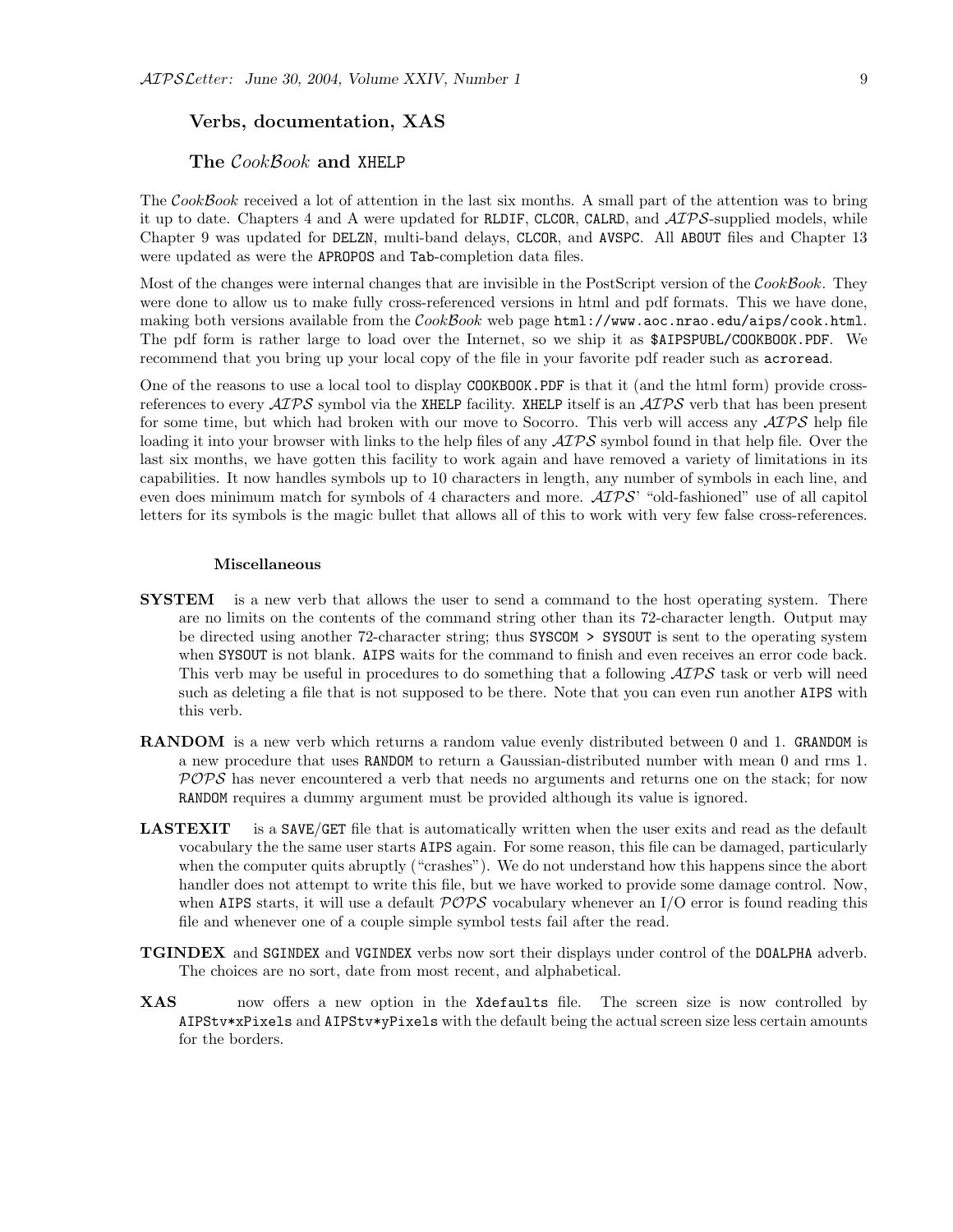# Improvements of interest to managers and programmers in 31DEC04

## Tapes

In the early days of  $\mathcal{AIPS}$  we reserved logical unit numbers (LUNs) from 31 through 30+NTPDEV for magnetic tapes and assumed that NTPDEV would stay small. When we also allowed LUNs up to only 50 as well this led to a tension since we did not create a special dynamic assignment of LUNs. On most modern systems, NTPDEV is still small, frequently being only 2 for remote tapes. But some sites put all the tape drives on one host, making NTPDEV quite large and causing some tasks to fail if they use, e.g., LUN 40.

Modern  $\langle \angle ATPS \rangle$  permits all 128 LUNs allowed by operating systems to be used. Since no  $\langle \angle ATPS \rangle$  tasks use the highest numbers, we have changed the reserved tape LUNs to be 128 through 129-NTPDEV instead. This was relatively straightforward except for one problem. Tasks of earlier versions cannot talk to TPMONs of 31DEC04 and vice versa. This occasionally causes trouble at the moment, but, in time, this difficulty will disappear. Now sites with large numbers of tape devices may use them all (up to 35) for  $\mathcal{AIPS}$ .

## Midnight Job

In the past, when the Midnight Job (MNJ) detected changes to certain files it sent "special" e-mails to alert managers to take specified actions. These included running POPSGN when the POPS vocabulary changed and rebuilding XAS when its code changed. It should have, but did not, include changes to certain system scripts which have to be copied from  $$SYSUNIX$  to  $$AIPS_R$ 00T with a modification to define  $$AIPS_R$ 00T. Realizing (finally) that these are very mechanical operations which are onerous and confusing to many Managers, we have written a script called UPDUPDATE which will do all these things for you. The  $\mathcal{ATPS}$  Manager will still have to make changes "by hand" only in the very unlikely case of changes to printer scripts, the Fortran pre-processor, and READLINE.

This new script will appear automagically in all systems installed after it was written. However, the  $\mathcal{AIPS}$ Manager of a pre-installed 31DEC04 system will have to do one last thing by hand. That is to make a symbolic link in \$TST/\$ARCH/UPDATE to \$UPDUNIX/UPDUPDATE.

#### Other matters

- **Read-only file systems** are now supported by  $\mathcal{A}TPS$ . This was developed for DVDs as  $\mathcal{A}TPS$  disks, but has the attribute that any file system that is read-only to the current user may be used in AIPS. Besides the prohibition against file creation, deletion, and writing, the only loss from an AIPS perspective is that the last-use date is not updated.
- install.pl was changed to find the current machine in HOSTS.LIST; previously the search always failed.
- START AIPS was changed to deal better with the formats used to convey machine IP addresses in secure shell variables.
- START TVSERVERS was adjusted still further. It seems that quite a few computers cannot talk to themselves via the Internet, particularly when they are not connected. The use of \$DISPLAY = hostname: 0 solves lots of problems with secure shell, but exposes these self-ignorant computers. Where possible now we use \$DISPLAY = :0.0 which is fine except for those users that have more than one screen (and so want  $e.g.,$ :1.0).
- CHARACTER variables continue to confuse programmers in AIPS. Fortran compilers do odd things — there are no rules in the standard — with the character data and length variables. For this reason, a Fortran CHARACTER variable should never be passed to a subroutine which might be written in C. This rule was ignored in quite a few Z routines, but has been fixed in case some new compiler does something different from the GNU standard. Another error that caused a task to fail is the declaring of lengths for CHARACTER variables passed into a subroutine. If the actual length passed is different, that length will be ignored and bad things can happen. Programmers should always use the length declaration \*(\*) for passed CHARACTER variables.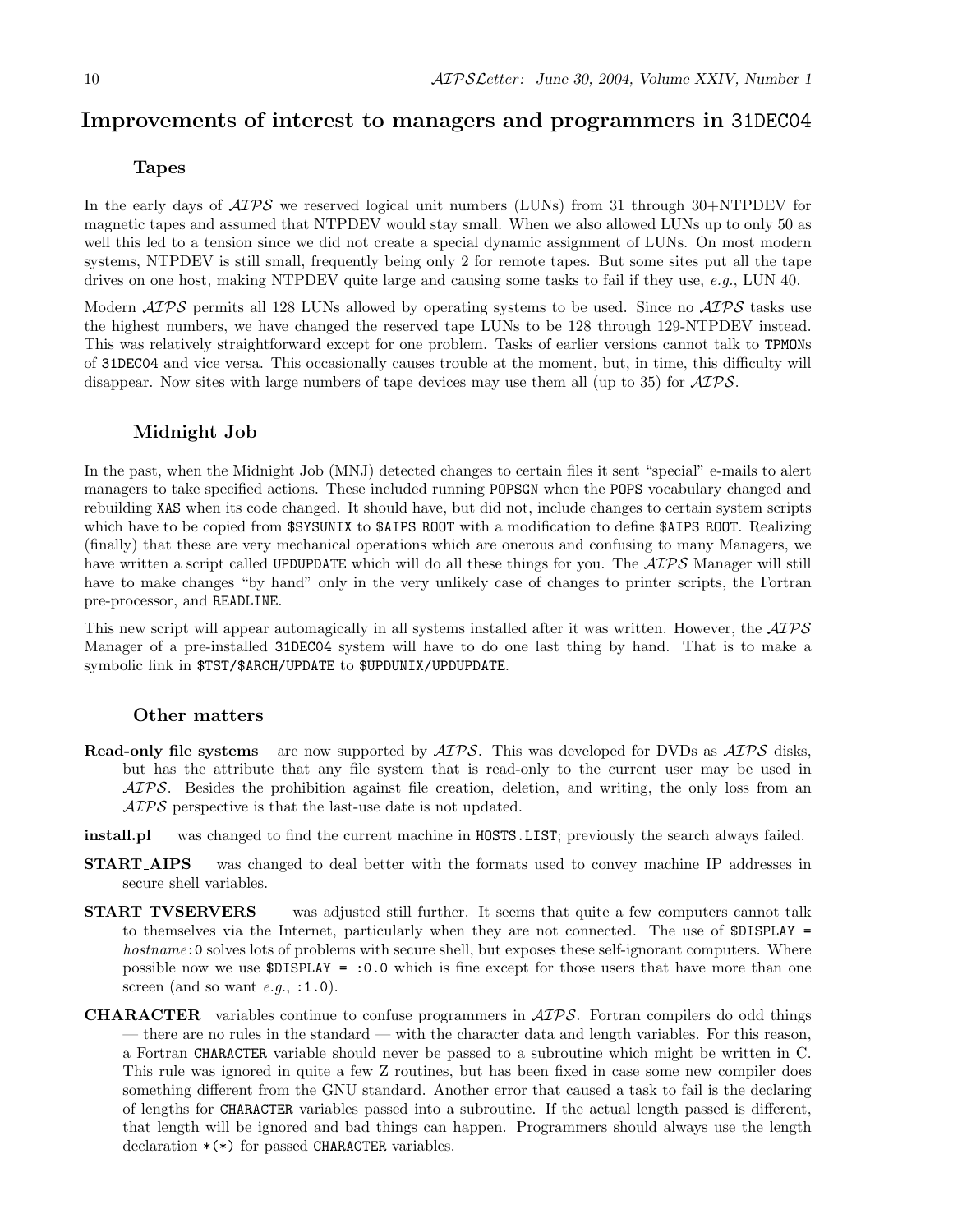# AIPS distribution statistics

Since the registration system, always under-utilized, has now been abandoned, we are left with analysis by IP address. The table below lists the IP addresses for 2004 by the final qualifier for shipments of the 31DEC04 tarball, the 31DEC03 tarball, and access to the cvs site. The numbers in the cvs column include those sites that install 31DEC04, run a midnight job for 31DEC04, or run a final "catch-up" MNJ for 31DEC03.

| Code                   | 31DEC04          | 31DEC03                  | cvs site                 | $\overline{\textrm{Comments}}$     |
|------------------------|------------------|--------------------------|--------------------------|------------------------------------|
| ar                     |                  | $\overline{2}$           |                          | Argentina                          |
| au                     | 11               | $\sqrt{3}$               | 13                       | Australia                          |
| be                     | $\overline{5}$   | $\mathbf 1$              | $\bf 5$                  | Belgium                            |
| br                     | $\overline{2}$   | $\mathbf 1$              | 3                        | <b>Brazil</b>                      |
| ca                     | $\boldsymbol{9}$ | $\mathbf{1}$             | 12                       | Canada                             |
| cn                     | $\overline{2}$   | $\mathbf{1}$             | $\mathbf{1}$             | China                              |
| com                    | 15               | 3                        | $\boldsymbol{9}$         | USA commercial                     |
| $\mathrm{d}\mathrm{e}$ | 8                | $\overline{4}$           | $\overline{7}$           | Germany                            |
| edu                    | 105              | 25                       | 119                      | USA educational                    |
| es                     | 22               | $\overline{5}$           | $20\,$                   | Spain                              |
| fi                     | $\bf 5$          | $\overline{a}$           | 3                        | Finland                            |
| $_{\rm fr}$            | 11               | 3                        | 7                        | France                             |
| gov                    | 11               | 1                        | 9                        | USA government                     |
| gr                     | $\mathbf{1}$     |                          | $\bar{\phantom{a}}$      | Greece                             |
| hu                     | $\overline{a}$   |                          | $\mathbf{1}$             | Hungary                            |
| ie                     | $\overline{2}$   |                          | $\overline{\phantom{0}}$ | Ireland                            |
| in                     | $\overline{4}$   | $\overline{2}$           | $\overline{2}$           | India                              |
| it                     | 19               | $\overline{7}$           | 17                       | Italy                              |
| jp                     | 26               | $\overline{7}$           | $29\,$                   | Japan                              |
| kr                     | 10               | $\overline{2}$           | $\boldsymbol{9}$         | Korea (South)                      |
| mil                    | $\,6$            | $\overline{2}$           | $\overline{4}$           | USA military                       |
| mx                     | $\overline{4}$   | $\overline{5}$           | $\overline{4}$           | Mexico                             |
| net                    | 30               | 9                        | 22                       | Network: usually service providers |
| n                      | 8                | 1                        | $\overline{7}$           | Netherlands                        |
| nz                     | $\mathbf{1}$     | $\overline{a}$           | $\mathbf{1}$             | New Zealand                        |
| org                    | 10               | $\mathbf 1$              | $8\,$                    | Non-commercial (non-profits)       |
| pl                     | $\bf 5$          | $\overline{2}$           | $\overline{5}$           | Poland                             |
| pt                     | $\overline{2}$   | $\mathbf 1$              | $\overline{a}$           | Portugal                           |
| ru                     | $\overline{4}$   | $\overline{2}$           | 3                        | Russian Federation                 |
| se                     | $\bf 5$          | $\overline{a}$           | $\overline{4}$           | Sweden                             |
| $_{\rm sk}$            | $\mathbf{1}$     | ۳                        | $\overline{\phantom{0}}$ | Slovak Republic                    |
| tw                     | $\overline{1}$   | 6                        | L.                       | Taiwan                             |
| ua                     | $\mathbf{1}$     |                          | $\overline{\phantom{a}}$ | Ukraine                            |
| uk                     | 19               | 10                       | $15\,$                   | United Kingdom                     |
| <b>us</b>              | $\mathbf{1}$     | $\overline{\phantom{a}}$ | $\frac{1}{2}$            | <b>USA</b>                         |
| za                     |                  |                          | $\overline{2}$           | South Africa                       |
| None                   | 18               | $\mathbf{1}$             | 34                       | No qualifiers, most NRAO not all   |
| Unknown                | 82               | 33                       | 96                       | "unknown host"                     |
| Total                  | 466              | 141                      | 471                      |                                    |